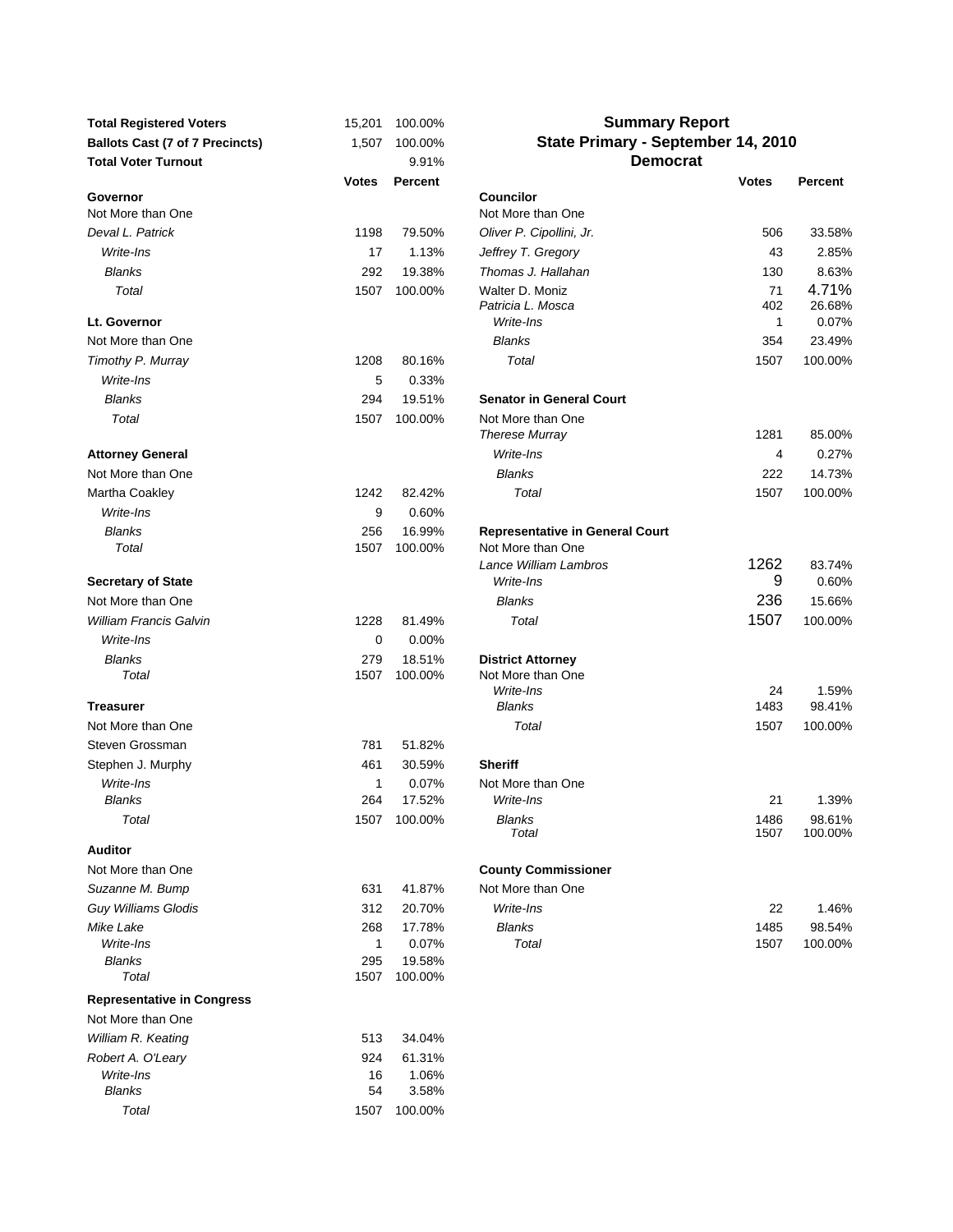## **State Primary September 14, 2010 Democrat**

15,201 **Total Ballots Cast:** 1,507 **Number of Registered Voters** 

**% of Total Voters**

9.91%

| <b>PRECINCT</b>                              | $\mathbf{1}$ | $\overline{2}$ | $\overline{3}$ | 4               | 5               | 6              | $\overline{7}$  | <b>Total Votes Cast Grand Total</b> |                  | % of Vote |
|----------------------------------------------|--------------|----------------|----------------|-----------------|-----------------|----------------|-----------------|-------------------------------------|------------------|-----------|
| <b>OFFICES/CANDIDATES</b>                    |              |                |                |                 |                 |                |                 |                                     |                  |           |
| <b>Number of Eligible Voters by Precinct</b> | 2300         | 2427           | 2230           | 2275            | 2154            | 1856           | 1959            |                                     | 15201            |           |
| <b>Total Votes Cast</b>                      | 348          | 298            | 201            | 182             | 161             | 152            | 165             | 1507                                |                  |           |
| <b>Percentage By Precinct</b>                | 15.13%       | 12.28%         | 9.01%          | 8.00%           | 7.47%           | 8.19%          | 8.42%           |                                     |                  |           |
|                                              |              |                |                |                 |                 |                |                 |                                     |                  |           |
| Governor                                     |              |                |                |                 |                 |                |                 |                                     |                  |           |
| <b>Not More than One</b>                     |              |                |                |                 |                 |                |                 |                                     |                  |           |
| Deval L. Patrick                             | 290          | 245            | 158            | 148             | 130             | 120            | 107             | 1198                                | 1198             | 79.50%    |
| Write-Ins                                    |              |                |                | $\overline{2}$  |                 | 3              | -6              | 17                                  | 17               | 1.13%     |
| <b>Blanks</b>                                | 56           | 52             | 42             | 32              | $\overline{29}$ | 29             | $\overline{52}$ | 292                                 | 292              | 19.38%    |
| <b>Total</b>                                 | 348          | 298            | 201            | 182             | 161             | 152            | 165             |                                     | 1507             |           |
| <b>Number of Eligible Voters by Precinct</b> | 2300         | 2427           | 2230           | 2275            | 2154            | 1856           | 1959            |                                     | 15201            |           |
| <b>Total Votes Cast</b>                      | 348          | 298            | 201            | 182             | 161             | 152            | 165             | 1507                                |                  |           |
| <b>Percentage By Precinct</b>                | 15.13%       | 12.28%         | 9.01%          | 8.00%           | 7.47%           | 8.19%          | 8.42%           |                                     |                  |           |
| <b>Lt. Governor</b>                          |              |                |                |                 |                 |                |                 |                                     |                  |           |
| <b>Not More than One</b>                     |              |                |                |                 |                 |                |                 |                                     |                  |           |
| <b>Timothy P. Murray</b>                     | 289          | 242            | 161            | 145             | 134             | 121            | 116             | 1208                                | 1208             | 80.16%    |
| Write-Ins                                    |              |                |                | $\Omega$        |                 |                |                 |                                     |                  | 0.33%     |
| <b>Blanks</b>                                | 58           | 56             | 39             | $\overline{37}$ | 27              | 30             | 47              | 294                                 | 294              | 19.51%    |
| <b>Total</b>                                 | 348          | 298            | 201            | 182             | 161             | 152            | 165             |                                     | 1507             |           |
| <b>Number of Eligible Voters by Precinct</b> | 2300         | 2427           | 2230           | 2275            | 2154            | 1856           | 1959            |                                     | 15201            |           |
| <b>Total Votes Cast</b>                      | 348          | 298            | 201            | 182             | 161             | 152            | 165             | 1507                                |                  |           |
| <b>Percentage By Precinct</b>                | 15.13%       | 12.28%         | 9.01%          | 8.00%           | 7.47%           | 8.19%          | 8.42%           |                                     |                  |           |
| <b>Attorney General</b>                      |              |                |                |                 |                 |                |                 |                                     |                  |           |
| <b>Not More than One</b>                     |              |                |                |                 |                 |                |                 |                                     |                  |           |
| Martha Coakley                               | 304          | 250            | 159            | 150             | 140             | 118            | 121             | 1242                                | 1242             | 82.42%    |
| Write-Ins                                    |              | $\Omega$       |                |                 |                 | $\overline{2}$ | 3               |                                     | $\boldsymbol{9}$ | 0.60%     |
| <b>Blanks</b>                                | 44           | 48             | 41             | 31              | 19              | 32             | 41              | 256                                 | 256              | 16.99%    |
| <b>Total</b>                                 | 348          | 298            | 201            | 182             | <b>161</b>      | 152            | 165             |                                     | 1507             |           |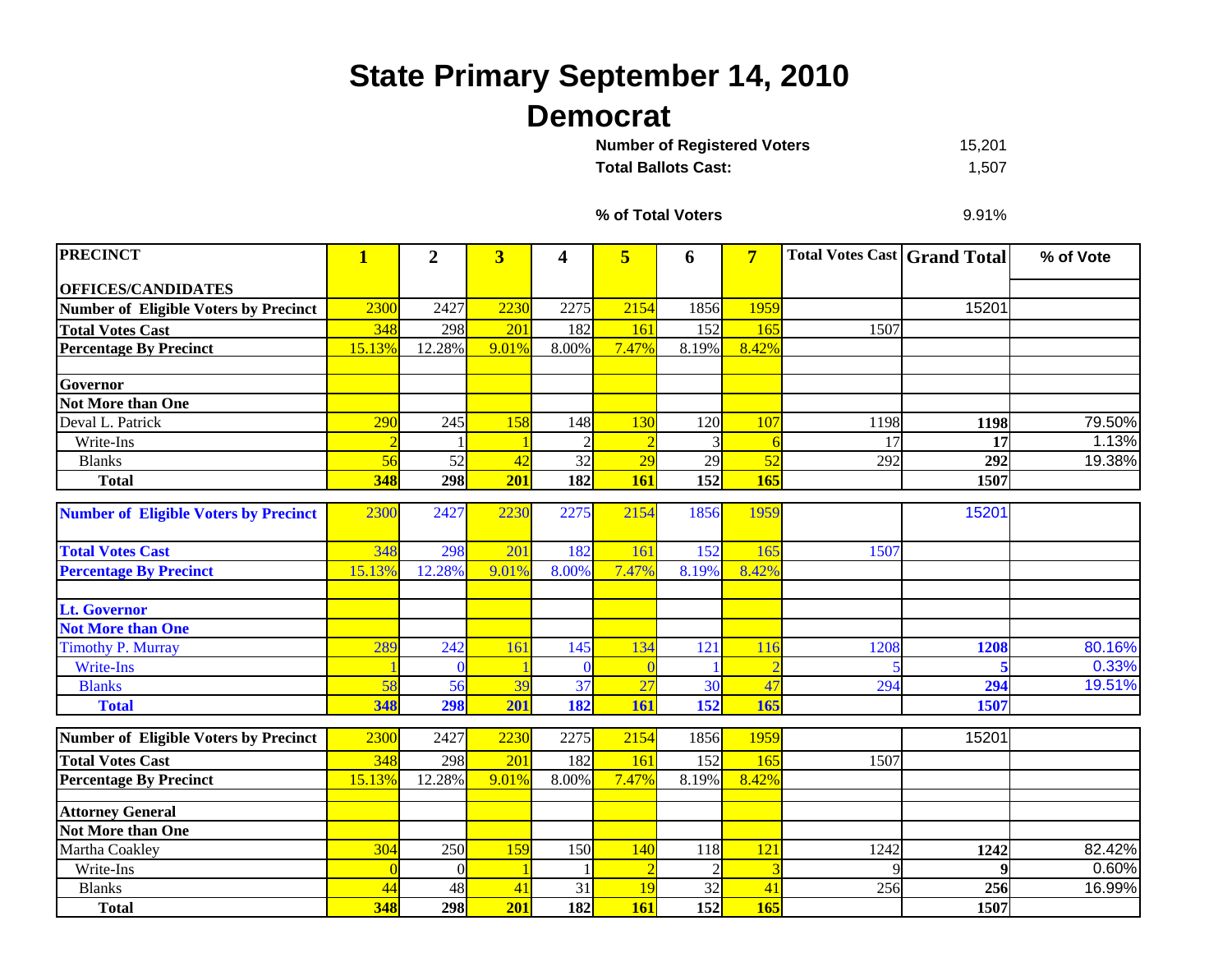| <b>Number of Eligible Voters by Precinct</b> | 2300       | 2427     | 2230     | 2275           | 2154            | 1856           | 1959            |              | 15201            |        |
|----------------------------------------------|------------|----------|----------|----------------|-----------------|----------------|-----------------|--------------|------------------|--------|
| <b>Total Votes Cast</b>                      | 348        | 298      | 201      | 182            | 161             | 152            | 165             | 1507         |                  |        |
| <b>Percentage By Precinct</b>                | 15.13%     | 12.28%   | 9.01%    | 8.00%          | 7.47%           | 8.19%          | 8.42%           |              |                  |        |
|                                              |            |          |          |                |                 |                |                 |              |                  |        |
| <b>Secretary of State</b>                    |            |          |          |                |                 |                |                 |              |                  |        |
| <b>Not More than One</b>                     | P1         | P2       | P3       | P <sub>4</sub> | P <sub>5</sub>  | <b>P6</b>      | P7              | <b>Total</b> |                  |        |
| William Francis Galvin                       | 302        | 246      | 157      | 149            | 136             | 119            | 119             | 1228         | 1228             | 81.49% |
| Write-Ins                                    | $\sqrt{ }$ | $\Omega$ | $\Omega$ | $\theta$       |                 | $\overline{0}$ | $\overline{0}$  |              |                  | 0.00%  |
| <b>Blanks</b>                                | 46         | 52       | 44       | 33             | $\overline{25}$ | 33             | $\overline{46}$ | 279          | 279              | 18.51% |
| <b>Total</b>                                 | 348        | 298      | 201      | 182            | <b>161</b>      | 152            | 165             | 1507         | 1507             |        |
|                                              |            |          |          |                |                 |                |                 |              |                  |        |
| <b>Number of Eligible Voters by Precinct</b> | 2300       | 2427     | 2230     | 2275           | 2154            | 1856           | 1959            |              | 15201            |        |
| <b>Total Votes Cast</b>                      | 348        | 298      | 201      | 182            | 161             | 152            | 165             | 1507         |                  |        |
| <b>Percentage By Precinct</b>                | 15.13%     | 12.28%   | 9.01%    | 8.00%          | 7.47%           | 8.19%          | 8.42%           |              |                  |        |
|                                              |            |          |          |                |                 |                |                 |              |                  |        |
| <b>Treasurer</b>                             |            |          |          |                |                 |                |                 |              |                  |        |
| <b>Not More than One</b>                     |            |          |          |                |                 |                |                 |              |                  |        |
| <b>Steven Grossman</b>                       | 184        | 155      | 103      | 109            | 87              | 70             | 73              | 781          | 781              | 51.82% |
| Stephen J. Murphy                            | 11C        | 94       | 51       | 45             | 52              | 51             | 58              | 461          | 461              | 30.59% |
| Write-Ins                                    |            | $\Omega$ | $\Omega$ | $\theta$       |                 | $\Omega$       | $\overline{0}$  |              |                  | 0.07%  |
| <b>Blanks</b>                                | 54         | 49       | 47       | 28             | 21              | 31             | 34              | 264          | 264              | 17.52% |
| <b>Total</b>                                 | 348        | 298      | 201      | 182            | <b>161</b>      | 152            | 165             |              | 1507             |        |
|                                              |            |          |          |                |                 |                |                 |              |                  |        |
| <b>Number of Eligible Voters by Precinct</b> | 2300       | 2427     | 2230     | 2275           | 2154            | 1856           | 1959            |              | 15201            |        |
| <b>Total Votes Cast</b>                      | 348        | 298      | 201      | 182            | 161             | 152            | 165             | 1507         |                  |        |
| <b>Percentage By Precinct</b>                | 15.13%     | 12.28%   | 9.01%    | 8.00%          | 7.47%           | 8.19%          | 8.42%           |              |                  |        |
|                                              |            |          |          |                |                 |                |                 |              |                  |        |
| <b>Auditor</b>                               |            |          |          |                |                 |                |                 |              |                  |        |
| <b>Not More than One</b>                     |            |          |          |                |                 |                |                 |              |                  |        |
| <b>Suzanne M. Bump</b>                       | 167        | 134      | 83       | 68             | 70              | 47             | 62              | 631          | 631              | 41.87% |
| <b>Guy Williams Glodis</b>                   | 66         | 56       | 37       | 44             | $\overline{37}$ | 40             | 32              | 312          | $\overline{312}$ | 20.70% |
| <b>Mike Lake</b>                             | 49         | 54       | 36       | 38             | 26              | 34             | 31              | 268          | 268              | 17.78% |
| <b>Write-Ins</b>                             |            | $\Omega$ |          | $\overline{0}$ |                 | $\mathbf{0}$   | $\blacksquare$  |              |                  | 0.07%  |
| <b>Blanks</b>                                | 66         | 54       | 45       | 32             | 28              | 31             | 39              | 295          | 295              | 19.58% |
| <b>Total</b>                                 | 348        | 298      | 201      | 182            | 161             | 152            | 165             |              | 1507             |        |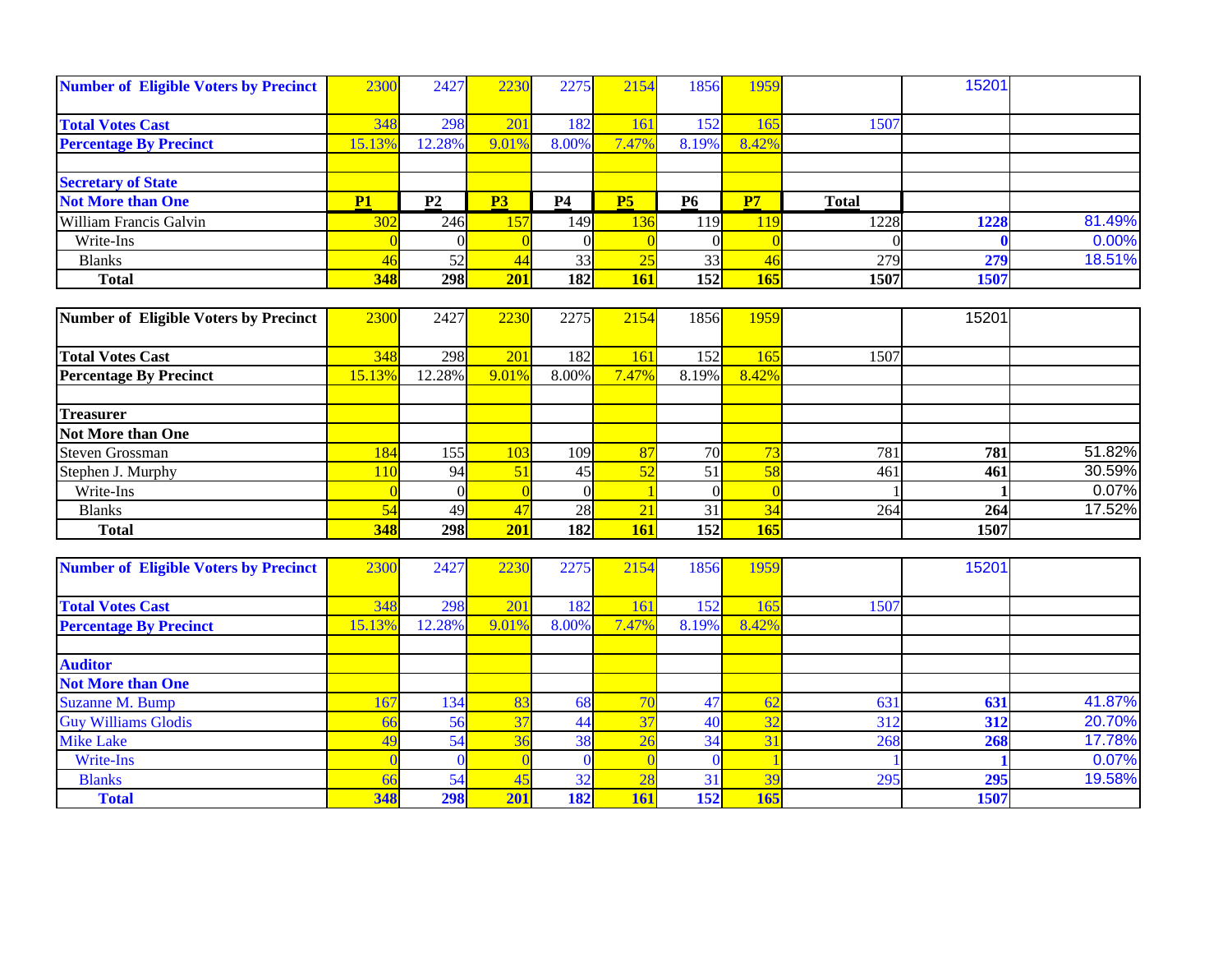| Number of Eligible Voters by Precinct        | 2300   | 2427            | 2230             | 2275             | 2154                    | 1856             | 1959           |      | 15201            |        |
|----------------------------------------------|--------|-----------------|------------------|------------------|-------------------------|------------------|----------------|------|------------------|--------|
| <b>Total Votes Cast</b>                      | 348    | 298             | 201              | 182              | 161                     | 152              | 165            | 1507 |                  |        |
| <b>Percentage By Precinct</b>                | 15.13% | 12.28%          | 9.01%            | 8.00%            | 7.47%                   | 8.19%            | 8.42%          |      |                  |        |
|                                              |        |                 |                  |                  |                         |                  |                |      |                  |        |
| <b>Representative in Congress</b>            |        |                 |                  |                  |                         |                  |                |      |                  |        |
| <b>Not More than One</b>                     |        |                 |                  |                  |                         |                  |                |      |                  |        |
| William R. Keating                           | 112    | 101             | 65               | 63               | 61                      | 56               | 55             | 513  | 513              | 34.04% |
| Robert A. O'Leary                            | 223    | 186             | 124              | 113              | 89                      | 87               | 102            | 924  | $\overline{924}$ | 61.31% |
| Write-Ins                                    | 3      |                 |                  | $\overline{2}$   | $\overline{\mathbf{5}}$ | 3                |                | 16   | 16               | 1.06%  |
| <b>Blanks</b>                                | 10     | $\overline{10}$ | 11               | $\overline{4}$   | 6                       | 6                | $\overline{7}$ | 54   | $\overline{54}$  | 3.58%  |
| <b>Total</b>                                 | 348    | 298             | 201              | 182              | <b>161</b>              | $\overline{152}$ | 165            |      | 1507             |        |
|                                              |        |                 |                  |                  |                         |                  |                |      |                  |        |
| <b>Number of Eligible Voters by Precinct</b> | 2300   | 2427            | 2230             | 2275             | 2154                    | 1856             | 1959           |      | 15201            |        |
| <b>Total Votes Cast</b>                      | 348    | 298             | 201              | 182              | 161                     | 152              | 165            | 1507 |                  |        |
| <b>Percentage By Precinct</b>                | 15.13% | 12.28%          | 9.01%            | 8.00%            | 7.47%                   | 8.19%            | 8.42%          |      |                  |        |
|                                              |        |                 |                  |                  |                         |                  |                |      |                  |        |
| <b>Councilor</b>                             |        |                 |                  |                  |                         |                  |                |      |                  |        |
| <b>Not More than One</b>                     |        |                 |                  |                  |                         |                  |                |      |                  |        |
| Oliver P. Cipollini, Jr.                     | 113    | 93              | 62               | 69               | 56                      | 44               | 69             | 506  | 506              | 33.58% |
| <b>Jeffrey T. Gregory</b>                    |        | 9               | 5                | 8                | $\overline{\mathbf{5}}$ | 3                | 6              | 43   | 43               | 2.85%  |
| Thomas J. Hallahan                           | 33     | 40              | 16               | 6                | 11                      | 16               | $\epsilon$     | 130  | 130              | 8.63%  |
| <b>Walter D. Moniz</b>                       | 17     |                 | 6                | 13               | 13                      | 6                | 9              | 71   | 71               | 4.71%  |
| Patricia L. Mosca                            | 97     | 92              | $\overline{53}$  | $\overline{35}$  | 43                      | 40               | 42             | 402  | 402              | 26.68% |
| <b>Write-Ins</b>                             |        | $\theta$        | $\overline{0}$   | $\mathbf{0}$     | $\sqrt{ }$              | $\overline{0}$   |                |      |                  | 0.07%  |
| <b>Blanks</b>                                | 81     | 57              | 59               | 51               | 33                      | 43               | 30             | 354  | 354              | 23.49% |
| <b>Total</b>                                 | 348    | 298             | 201              | 182              | 161                     | 152              | 165            |      | 1507             |        |
|                                              |        |                 |                  |                  |                         |                  |                |      |                  |        |
| Number of Eligible Voters by Precinct        | 2300   | 2427            | 2230             | 2275             | 2154                    | 1856             | 1959           |      | 15201            |        |
| <b>Total Votes Cast</b>                      | 348    | 298             | 201              | 182              | 161                     | 152              | 165            | 1507 |                  |        |
| <b>Percentage By Precinct</b>                | 15.13% | 12.28%          | 9.01%            | 8.00%            | 7.47%                   | 8.19%            | 8.42%          |      |                  |        |
|                                              |        |                 |                  |                  |                         |                  |                |      |                  |        |
| <b>Senator in General Court</b>              |        |                 |                  |                  |                         |                  |                |      |                  |        |
| Not More than One                            |        |                 |                  |                  |                         |                  |                |      |                  |        |
| Therese Murray                               | 311    | 257             | 167              | 158              | 135                     | 121              | 132            | 1281 | 1281             | 85.00% |
| Write-Ins                                    |        | $\theta$        | $\Omega$         | $\Omega$         |                         |                  |                |      |                  | 0.27%  |
| <b>Blanks</b>                                | 37     | 41              | 34               | 24               | $\overline{24}$         | $\overline{30}$  | 32             | 222  | 222              | 14.73% |
| <b>Total</b>                                 | 348    | 298             | $\overline{201}$ | $\overline{182}$ | 161                     | $\overline{152}$ | 165            |      | 1507             |        |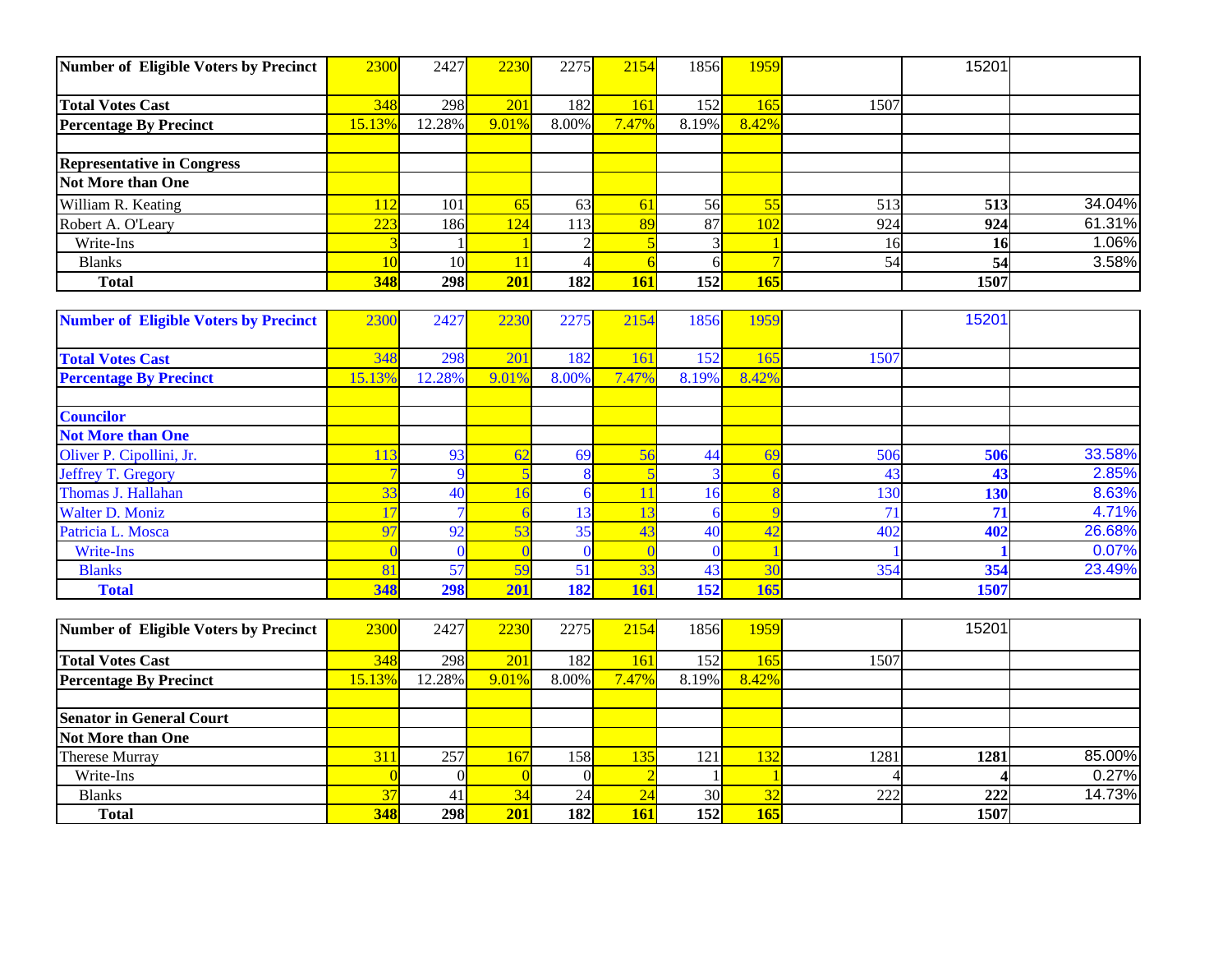| <b>Number of Eligible Voters by Precinct</b> | 2300   | 2427           | 2230     | 2275            | 2154       | 1856           | 1959            |      | 15201 |        |
|----------------------------------------------|--------|----------------|----------|-----------------|------------|----------------|-----------------|------|-------|--------|
| <b>Total Votes Cast</b>                      | 348    | 298            | 201      | 182             | 161        | 152            | 165             | 1507 |       |        |
| <b>Percentage By Precinct</b>                | 15.13% | 12.28%         | 9.01%    | 8.00%           | 7.47%      | 8.19%          | 8.42%           |      |       |        |
|                                              |        |                |          |                 |            |                |                 |      |       |        |
| <b>Representative in General Court</b>       |        |                |          |                 |            |                |                 |      |       |        |
| <b>Not More than One</b>                     |        |                |          |                 |            |                |                 |      |       |        |
| Lance William Lambros                        | 297    | 255            | 159      | 145             | 139        | 125            | 142             | 1262 | 1262  | 83.74% |
| Write-Ins                                    |        |                | $\Omega$ | $\bf{0}$        |            | $\overline{2}$ |                 |      | 9     | 0.60%  |
| <b>Blanks</b>                                | 50     | 41             | 42       | $\overline{37}$ | 19         | 25             | $\overline{22}$ | 236  | 236   | 15.66% |
| <b>Total</b>                                 | 348    | 298            | 201      | 182             | 161        | 152            | 165             |      | 1507  |        |
|                                              |        |                |          |                 |            |                |                 |      |       |        |
| Number of Eligible Voters by Precinct        | 2300   | 2427           | 2230     | 2275            | 2154       | 1856           | 1959            |      | 15201 |        |
| <b>Total Votes Cast</b>                      | 348    | 298            | 201      | 182             | 161        | 152            | 165             | 1507 |       |        |
| <b>Percentage By Precinct</b>                | 15.13% | 12.28%         | 9.01%    | 8.00%           | 7.47%      | 8.19%          | 8.42%           |      |       |        |
|                                              |        |                |          |                 |            |                |                 |      |       |        |
| <b>District Attorney</b>                     |        |                |          |                 |            |                |                 |      |       |        |
| Not More than One                            |        |                |          |                 |            |                |                 |      |       |        |
| Write-Ins                                    |        | $\overline{c}$ |          | 5               |            | 8              | $\overline{2}$  | 24   | 24    | 1.59%  |
| <b>Blanks</b>                                | 344    | 296            | 200      | 177             | 159        | 144            | 163             | 1483 | 1483  | 98.41% |
| <b>Total</b>                                 | 348    | 298            | 201      | 182             | <b>161</b> | 152            | <b>165</b>      |      | 1507  |        |
|                                              |        |                |          |                 |            |                |                 |      |       |        |
| <b>Number of Eligible Voters by Precinct</b> | 2300   | 2427           | 2230     | 2275            | 2154       | 1856           | 1959            |      | 15201 |        |
| <b>Total Votes Cast</b>                      | 348    | 298            | 201      | 182             | 161        | 152            | 165             | 1507 |       |        |
| <b>Percentage By Precinct</b>                | 15.13% | 12.28%         | 9.01%    | 8.00%           | 7.47%      | 8.19%          | 8.42%           |      |       |        |
|                                              |        |                |          |                 |            |                |                 |      |       |        |
| <b>Sheriff</b>                               |        |                |          |                 |            |                |                 |      |       |        |
| <b>Not More than One</b>                     |        |                |          |                 |            |                |                 |      |       |        |
| Write-Ins                                    |        |                |          | $\overline{3}$  |            | 8              | $\overline{2}$  | 21   | 21    | 1.39%  |
| <b>Blanks</b>                                | 345    | 297            | 200      | 179             | 158        | 144            | 163             | 1486 | 1486  | 98.61% |
| <b>Total</b>                                 | 348    | 298            | 201      | 182             | 161        | 152            | 165             |      | 1507  |        |
|                                              |        |                |          |                 |            |                |                 |      |       |        |
| <b>Number of Eligible Voters by Precinct</b> | 2300   | 2427           | 2230     | 2275            | 2154       | 1856           | 1959            |      | 15201 |        |
| <b>Total Votes Cast</b>                      | 348    | 298            | 201      | 182             | 161        | 152            | 165             | 1507 |       |        |
| <b>Percentage By Precinct</b>                | 15.13% | 12.28%         | 9.01%    | 8.00%           | 7.47%      | 8.19%          | 8.42%           |      |       |        |
|                                              |        |                |          |                 |            |                |                 |      |       |        |
| <b>County Commissioner</b>                   |        |                |          |                 |            |                |                 |      |       |        |
| Not More than One                            |        |                |          |                 |            |                |                 |      |       |        |
| Write-Ins                                    |        | 3              |          | $\overline{2}$  |            | 8              | $\overline{2}$  | 22   | 22    | 1.46%  |
| <b>Blanks</b>                                | 344    | 295            | 200      | 180             | 159        | 144            | 163             | 1485 | 1485  | 98.54% |

 **Total 348 298 201 182 161 152 165 1507**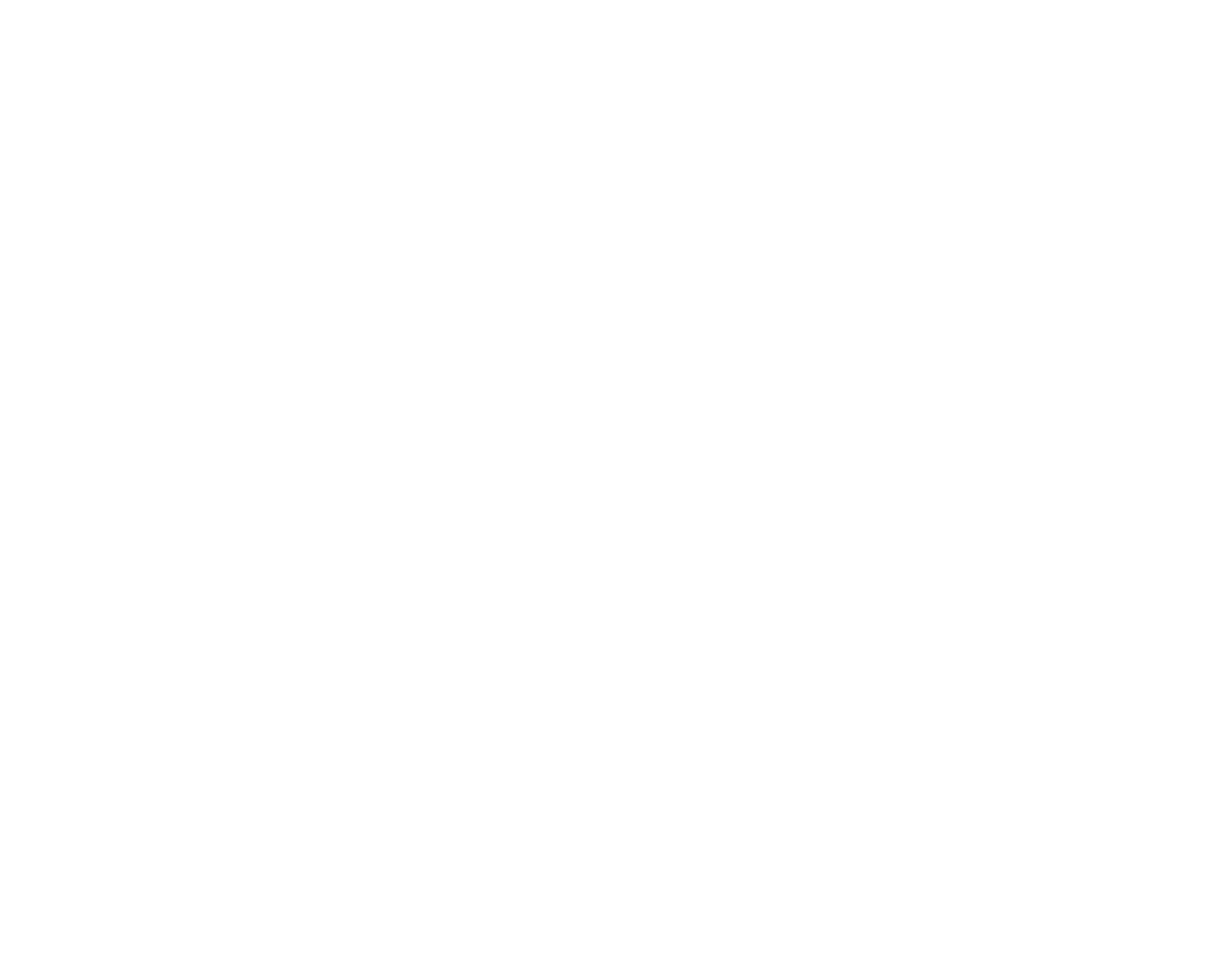| <b>Total Registered Voters</b>                         | 15,201       | 100.00%           | <b>Summary Report</b>                  |                |                 |
|--------------------------------------------------------|--------------|-------------------|----------------------------------------|----------------|-----------------|
| <b>Ballots Cast (7 of 7 Precincts)</b>                 | 3,117        | 100.00%           | State Primary - September 14, 2010     |                |                 |
| <b>Total Voter Turnout</b>                             |              | 20.51%            | Republican                             |                |                 |
|                                                        | Votes        | <b>Percent</b>    |                                        | <b>Votes</b>   | <b>Percent</b>  |
| Governor<br>Not More than One                          |              |                   | <b>Councilor</b><br>Not More than One  |                |                 |
| Charles D. Baker                                       | 2660         | 85.34%            | Charles Oliver Cipollini               | 1603           | 51.43%          |
| Write-Ins                                              | 32           | 1.03%             | Joseph Anthony Urenck                  | 638            | 20.47%          |
| <b>Blanks</b>                                          | 425          | 13.63%            | Write-Ins                              | 4              | 0.13%           |
| Total                                                  | 3117         | 100.00%           | <b>Blanks</b>                          | 872            | 27.98%          |
|                                                        |              |                   | Total                                  | 3117           | 100.00%         |
| Lt. Governor                                           |              |                   |                                        |                |                 |
| Not More than One                                      |              |                   | <b>Senator in General Court</b>        |                |                 |
| Richard R. Tisei                                       | 2334         | 74.88%            | Not More than One                      |                |                 |
| Write-Ins                                              | 32           | 1.03%             | <b>Thomas Francis Keyes</b>            | 2499           | 80.17%          |
| <b>Blanks</b>                                          | 751          | 24.09%            | Write-Ins                              | $\overline{7}$ | 0.22%           |
| Total                                                  | 3117         | 100.00%           | Blanks                                 | 611            | 19.60%          |
|                                                        |              |                   | Total                                  | 3117           | 100.00%         |
| <b>Attorney General</b>                                |              |                   |                                        |                |                 |
| Not More than One                                      |              |                   | <b>Representative in General Court</b> |                |                 |
| James McKenna (Write In)                               | 519          | 16.65%            | Not More than One                      | 2617           |                 |
| Other Write-Ins                                        | 81           | 2.60%             | <b>Randy Hunt</b>                      |                | 83.96%          |
| <b>Blanks</b><br>Total                                 | 2517<br>3117 | 80.75%<br>100.00% | Write-Ins<br><b>Blanks</b>             | 12<br>488      | 0.38%<br>15.66% |
|                                                        |              |                   | Total                                  | 3117           | 100.00%         |
| <b>Secretary of State</b>                              |              |                   |                                        |                |                 |
| Not More than One                                      |              |                   | <b>District Attorney</b>               |                |                 |
| William C. Campbell                                    | 2198         | 70.52%            | Not More than One                      |                |                 |
| Write-Ins                                              | 6            | 0.19%             | Michael D. O'Keefe                     | 2533           | 81.26%          |
| <b>Blanks</b>                                          | 913          | 29.29%            | Write-Ins                              | $\overline{7}$ | 0.22%           |
| Total                                                  | 3117         | 100.00%           | Blanks                                 | 577            | 18.51%          |
|                                                        |              |                   | Total                                  | 3117           | 100.00%         |
| <b>Treasurer</b>                                       |              |                   |                                        |                |                 |
| Not More than One                                      |              |                   | <b>Sheriff</b>                         |                |                 |
| Karyn E. Polito                                        | 2297         | 73.69%            | Not More than One                      |                |                 |
| Write-Ins                                              | 3            | 0.10%             | James M. Cummings                      | 2552           | 81.87%          |
| <b>Blanks</b><br>Total                                 | 817<br>3117  | 26.21%<br>100.00% | Write-Ins<br>Blanks                    | 2<br>563       | 0.06%<br>18.06% |
|                                                        |              |                   | Total                                  | 3117           | 100.00%         |
| <b>Auditor</b>                                         |              |                   |                                        |                |                 |
| Not More than One                                      |              |                   | <b>County Commissioner</b>             |                |                 |
| Mary Z. Connaughton                                    | 2183         | 70.04%            | Not More than One                      |                |                 |
| Kamal Jain                                             | 233          | 7.48%             | <b>William Doherty</b>                 | 2329           | 74.72%          |
| Write-Ins                                              | 6            | 0.19%             | Write-Ins                              | $\overline{7}$ | 0.22%           |
| <b>Blanks</b>                                          | 695          | 22.30%            | <b>Blanks</b>                          | 781            | 25.06%          |
| Total                                                  | 3117         | 100.00%           | Total                                  | 3117           | 100.00%         |
| <b>Representative in Congress</b><br>Not More than One |              |                   |                                        |                |                 |
| Robert E. Hayden, III                                  | 14           | 0.45%             |                                        |                |                 |
| Raymond Kasperowicz<br>Joseph Daniel Malone            | 18<br>248    | 0.58%<br>7.96%    |                                        |                |                 |
| Jeffery Davis Perry                                    | 2814         | 90.28%            |                                        |                |                 |
| Write-Ins                                              | 3            | 0.10%             |                                        |                |                 |
| <b>Blanks</b>                                          | 20           | 0.64%             |                                        |                |                 |
| Total                                                  | 3117         | 100.00%           |                                        |                |                 |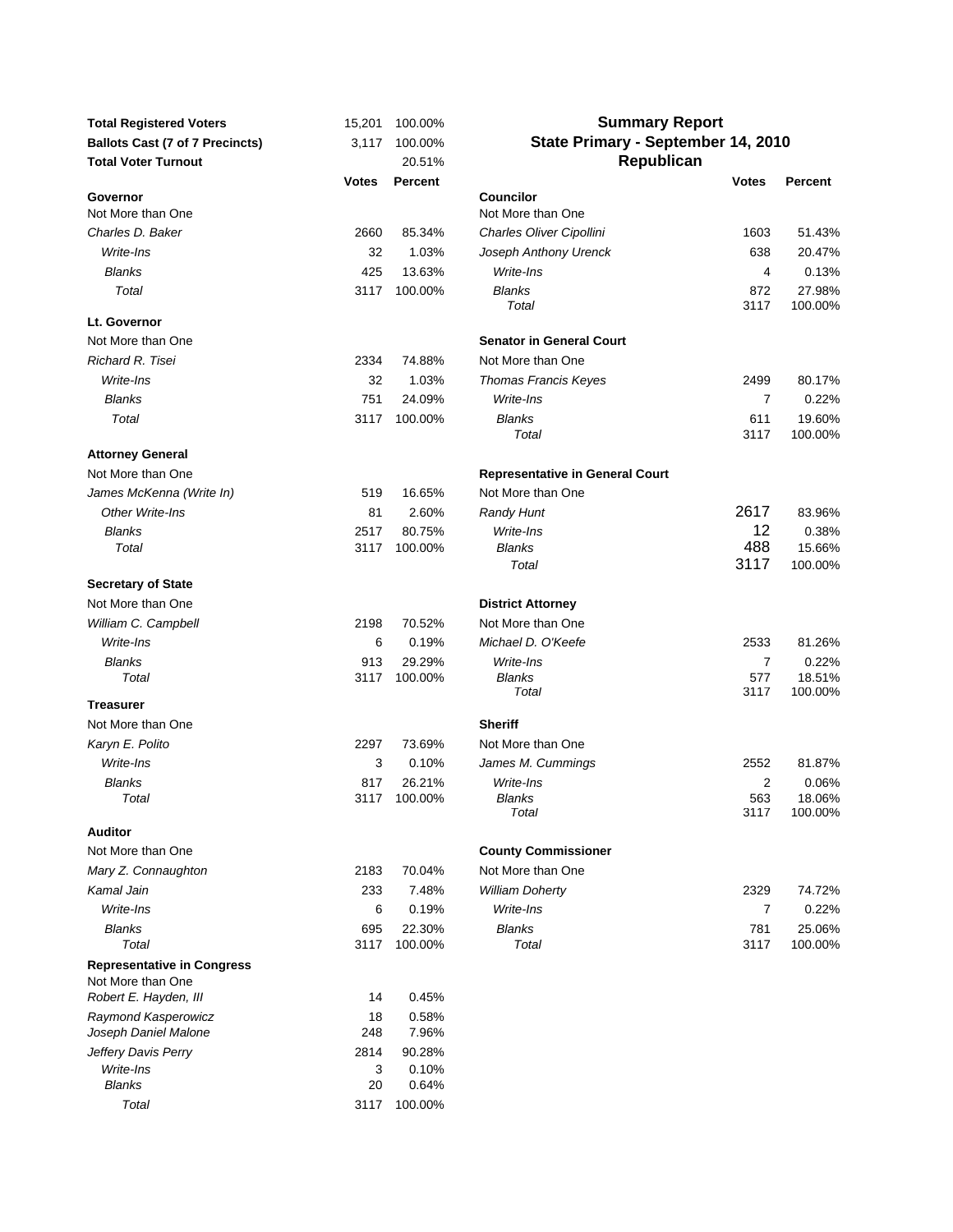## **State Primary September 14, 2010 Republican**

| <b>Number of Registered Voters</b> | 15.201 |
|------------------------------------|--------|
| <b>Total Ballots Cast:</b>         | 3.117  |

**% of Total Voters**

20.51%

| <b>PRECINCT</b>                              | $\overline{\mathbf{1}}$ | $\overline{2}$ | $\overline{\mathbf{3}}$ | 4        | 5         | 6         | $\overline{7}$ | <b>Total Votes Cast</b> | Grand        | $\%$    |
|----------------------------------------------|-------------------------|----------------|-------------------------|----------|-----------|-----------|----------------|-------------------------|--------------|---------|
|                                              |                         |                |                         |          |           |           |                |                         | <b>Total</b> | of Vote |
| <b>OFFICES/CANDIDATES</b>                    |                         |                |                         |          |           |           |                |                         |              |         |
| <b>Number of Eligible Voters by Precinct</b> | 2300                    | 2427           | 2230                    | 2275     | 2154      | 1856      | 1959           |                         | 15201        |         |
| <b>Total Votes Cast</b>                      | 506                     | 520            | 494                     | 410      | 414       | 373       | 400            | 3117                    |              |         |
| <b>Percentage By Precinct</b>                | 22.00%                  | 21.43%         | 22.15%                  | 18.02%   | 19.22%    | 20.10%    | 20.42%         |                         |              |         |
|                                              |                         |                |                         |          |           |           |                |                         |              |         |
| Governor<br><b>Not More than One</b>         |                         |                |                         |          |           |           |                |                         |              |         |
|                                              |                         |                |                         |          |           |           |                |                         |              | 85.34%  |
| Charles D. Baker                             | 436<br>$\overline{7}$   | 439            | 408                     | 354<br>9 | 355       | 319       | 349            | 2660<br>32              | 2660<br>32   | 1.03%   |
| Write-Ins                                    | 63                      | 6<br>75        | 5<br>81                 | 47       |           | $\Omega$  | 50             |                         |              | 13.63%  |
| <b>Blanks</b><br><b>Total</b>                | 506                     | 520            | 494                     | 410      | 55<br>414 | 54<br>373 | 400            | 425                     | 425<br>3117  |         |
|                                              |                         |                |                         |          |           |           |                |                         |              |         |
| <b>Number of Eligible Voters by Precinct</b> | 2300                    | 2427           | 2230                    | 2275     | 2154      | 1856      | 1959           |                         | 15201        |         |
|                                              |                         |                |                         |          |           |           |                |                         |              |         |
| <b>Total Votes Cast</b>                      | 506                     | 520            | 494                     | 410      | 414       | 373       | 400            | 3117                    |              |         |
| <b>Percentage By Precinct</b>                | 22.00%                  | 21.43%         | 22.15%                  | 18.02%   | 19.22%    | 20.10%    | 20.42%         |                         |              |         |
|                                              |                         |                |                         |          |           |           |                |                         |              |         |
| <b>Lt. Governor</b>                          |                         |                |                         |          |           |           |                |                         |              |         |
| <b>Not More than One</b>                     |                         |                |                         |          |           |           |                |                         |              |         |
| Richard R. Tisei                             | 384                     | 388            | 356                     | 315      | 306       | 277       | 308            | 2334                    | 2334         | 74.88%  |
| Write-Ins                                    |                         |                |                         |          |           |           |                | 32                      | 32           | 1.03%   |
| <b>Blanks</b>                                | 115                     | 125            | 134                     | 87       | 105       | 94        | 91             | 751                     | 751          | 24.09%  |
| <b>Total</b>                                 | 506                     | 520            | 494                     | 410      | 414       | 373       | 400            |                         | 3117         |         |
|                                              |                         |                |                         |          |           |           |                |                         |              |         |
| Number of Eligible Voters by Precinct        | 2300                    | 2427           | 2230                    | 2275     | 2154      | 1856      | 1959           |                         | 15201        |         |
| <b>Total Votes Cast</b>                      | 506                     | 520            | 494                     | 410      | 414       | 373       | 400            | 3117                    |              |         |
| <b>Percentage By Precinct</b>                | 22.00%                  | 21.43%         | 22.15%                  | 18.02%   | 19.22%    | 20.10%    | 20.42%         |                         |              |         |
| <b>Attorney General</b>                      |                         |                |                         |          |           |           |                |                         |              |         |
| <b>Not More than One</b>                     |                         |                |                         |          |           |           |                |                         |              |         |
| James McKenna (Write In)                     | 66                      | 90             | 59                      | 72       | 69        | 79        | 84             | 519                     | 519          | 16.65%  |
| Other Write-Ins                              | 19                      |                | $\overline{9}$          | 21       | 8         |           | 10             | 81                      | 81           | 2.60%   |
| <b>Blanks</b>                                | 421                     | 423            | 426                     | 317      | 337       | 287       | 306            | 2517                    | 2517         | 80.75%  |
| <b>Total</b>                                 | 506                     | 520            | 494                     | 410      | 414       | 373       | 400            |                         | 3117         |         |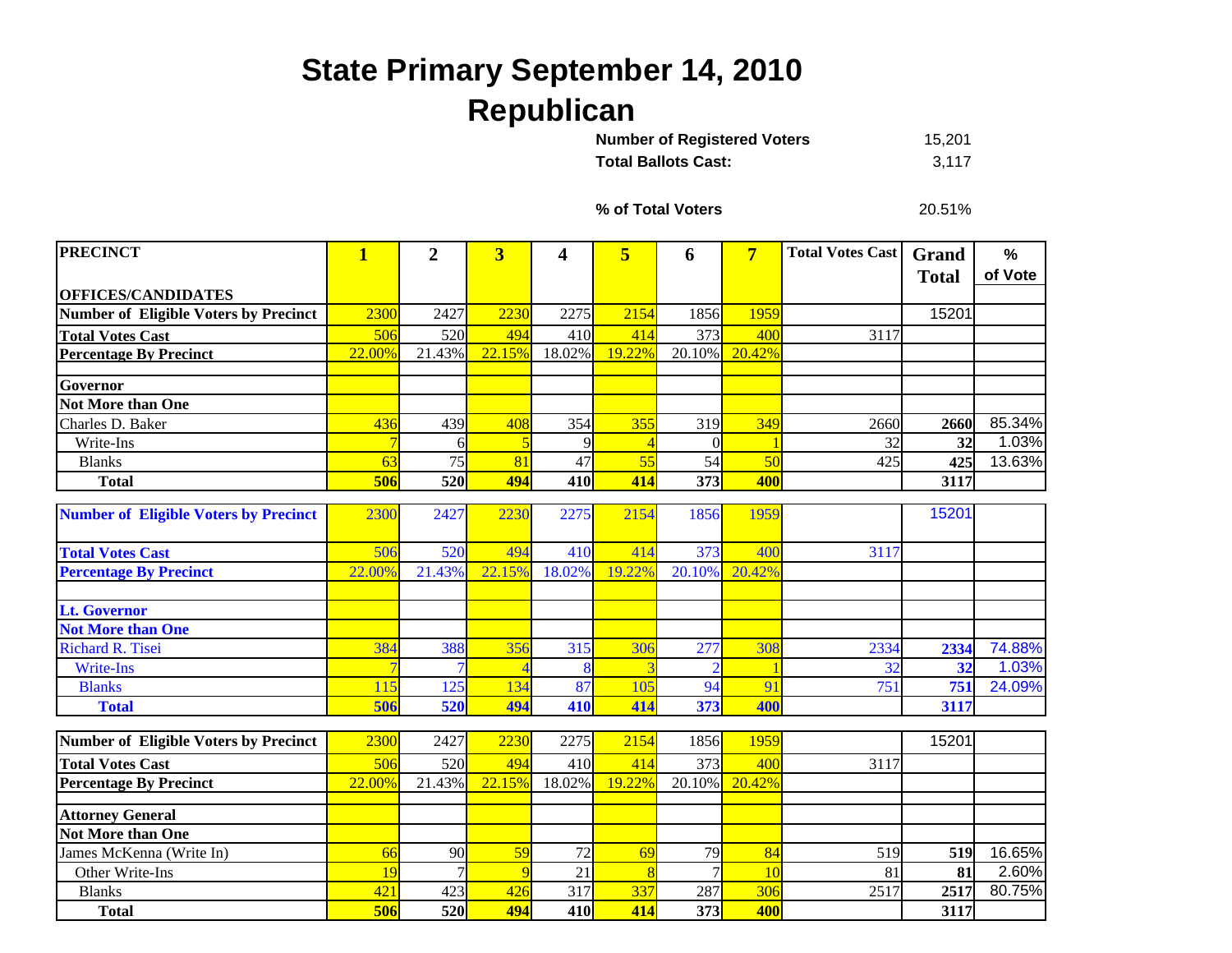| <b>Number of Eligible Voters by Precinct</b> | 2300   | 2427       | 2230   | 2275       | 2154   | 1856   | 1959   |      | 15201 |        |
|----------------------------------------------|--------|------------|--------|------------|--------|--------|--------|------|-------|--------|
|                                              |        |            |        |            |        |        |        |      |       |        |
| <b>Total Votes Cast</b>                      | 506    | <b>520</b> | 494    | 410        | 414    | 373    | 400    | 3117 |       |        |
| <b>Percentage By Precinct</b>                | 22.00% | 21.43%     | 22.15% | 18.02%     | 19.22% | 20.10% | 20.42% |      |       |        |
|                                              |        |            |        |            |        |        |        |      |       |        |
| <b>Secretary of State</b>                    |        |            |        |            |        |        |        |      |       |        |
| <b>Not More than One</b>                     |        |            |        |            |        |        |        |      |       |        |
| William C. Campbell                          | 373    | <b>360</b> | 333    | 302        | 283    | 252    | 295    | 2198 | 2198  | 70.52% |
| Write-Ins                                    |        |            |        |            |        |        |        |      |       | 0.19%  |
| <b>Blanks</b>                                | 132    | 160        | 160    | 107        | 129    | 121    | 104    | 913  | 913   | 29.29% |
| <b>Total</b>                                 | 506    | <b>520</b> | 494    | <b>410</b> | 414    | 373    | 400    |      | 3117  |        |

| Number of Eligible Voters by Precinct | 2300   | 2427       | 2230       | 2275      | 2154   | 1856             | 1959       |      | 15201 |        |
|---------------------------------------|--------|------------|------------|-----------|--------|------------------|------------|------|-------|--------|
|                                       |        |            |            |           |        |                  |            |      |       |        |
| <b>Total Votes Cast</b>               | 506    | 520        | 494        | 410       | 414    | 373              | 400        | 3117 |       |        |
| <b>Percentage By Precinct</b>         | 22.00% | 21.43%     | 22.15%     | 18.02%    | 19.22% | $20.10\%$        | $20.42\%$  |      |       |        |
|                                       |        |            |            |           |        |                  |            |      |       |        |
| <b>Treasurer</b>                      |        |            |            |           |        |                  |            |      |       |        |
| <b>Not More than One</b>              |        |            |            |           |        |                  |            |      |       |        |
| Karyn E. Polito                       | 382    | <b>382</b> | 344        | 312       | 309    | 259              | 309        | 2297 | 2297  | 73.69% |
| Write-Ins                             |        |            |            |           |        |                  |            |      |       | 0.10%  |
| <b>Blanks</b>                         | 123    | 137        | <b>149</b> | <b>98</b> | 105    | 114 <sub>h</sub> | 91         | 817  | 817   | 26.21% |
| <b>Total</b>                          | 506    | <b>520</b> | 494        | 410       | 414    | 373              | <b>400</b> |      | 3117  |        |

| <b>Number of Eligible Voters by Precinct</b> | 2300           | 2427       | 2230   | 2275            | 2154   | 1856      | 1959            |      | 15201 |        |
|----------------------------------------------|----------------|------------|--------|-----------------|--------|-----------|-----------------|------|-------|--------|
|                                              |                |            |        |                 |        |           |                 |      |       |        |
| <b>Total Votes Cast</b>                      | 506            | 520        | 494    | 410             | 414    | 373       | 400             | 3117 |       |        |
| <b>Percentage By Precinct</b>                | 22.00%         | 21.43%     | 22.15% | 18.02%          | 19.22% | 20.10%    | 20.42%          |      |       |        |
|                                              |                |            |        |                 |        |           |                 |      |       |        |
| <b>Auditor</b>                               |                |            |        |                 |        |           |                 |      |       |        |
| <b>Not More than One</b>                     |                |            |        |                 |        |           |                 |      |       |        |
| Mary Z. Connaughton                          | 369            | 353        | 340    | 297             | 278    | 260       | 286             | 2183 | 2183  | 70.04% |
| <b>Kamal Jain</b>                            | 36             | 47         | 30     | 24 <sub>1</sub> | 36     | <b>28</b> | 32<br><u>JZ</u> | 233  | 233   | 7.48%  |
| Write-Ins                                    |                |            |        |                 |        |           |                 |      |       | 0.19%  |
| <b>Blanks</b>                                | 0 <sup>o</sup> | 120        | 123    | 88              | 98     | 85        | 82              | 695  | 695   | 22.30% |
| <b>Total</b>                                 | 506            | <b>520</b> | 494    | 410             | 414    | 373       | 400             |      | 3117  |        |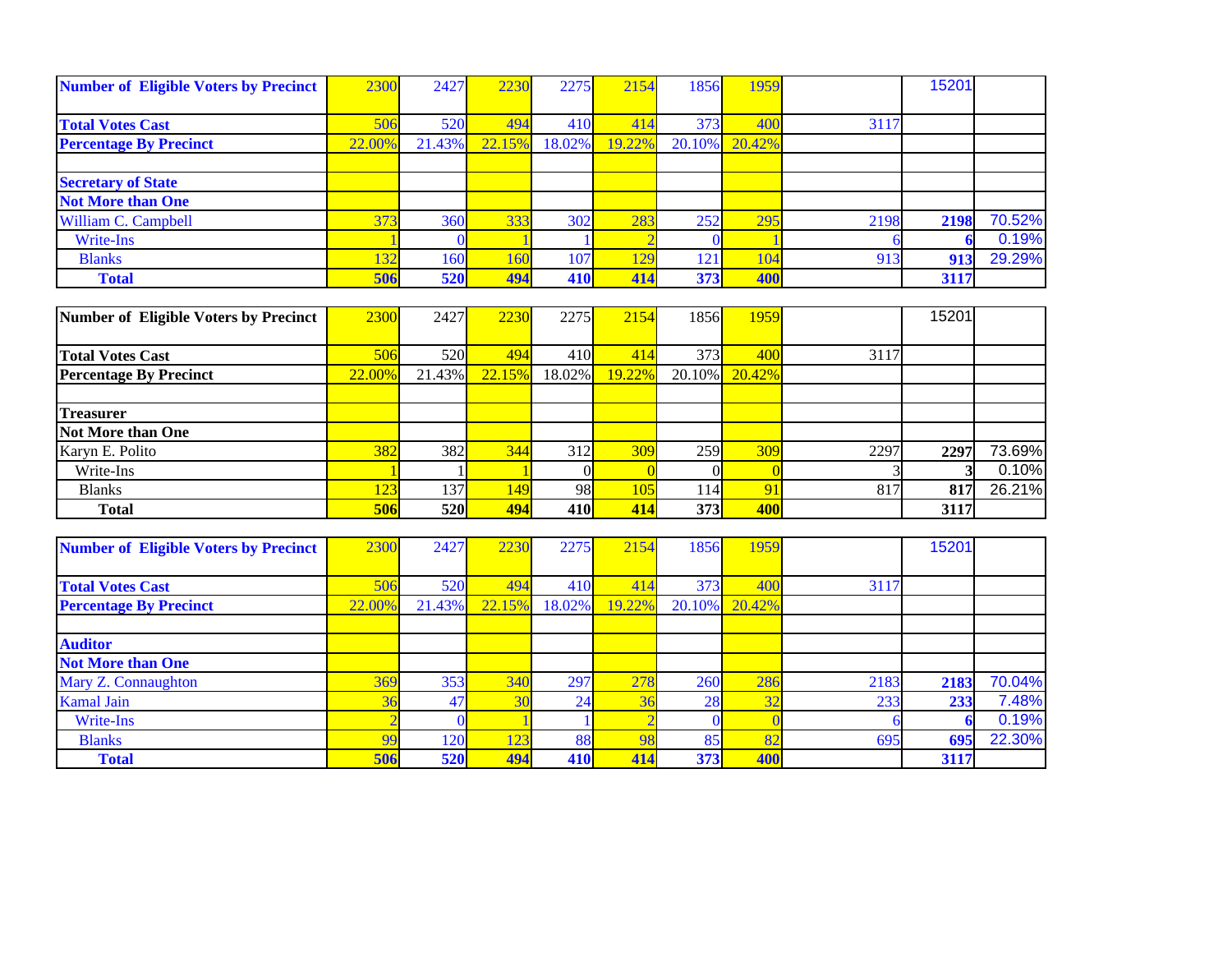| Number of Eligible Voters by Precinct | 2300   | 2427       | 2230   | 2275       | 2154   | 1856      | 1959   |           | 15201     |        |
|---------------------------------------|--------|------------|--------|------------|--------|-----------|--------|-----------|-----------|--------|
|                                       |        |            |        |            |        |           |        |           |           |        |
| <b>Total Votes Cast</b>               | 506    | 520        | 494    | 410        | 414    | 373       | 400    | 3117      |           |        |
| <b>Percentage By Precinct</b>         | 22.00% | 21.43%     | 22.15% | 18.02%     | 19.22% | $20.10\%$ | 20.42% |           |           |        |
|                                       |        |            |        |            |        |           |        |           |           |        |
| <b>Representative in Congress</b>     |        |            |        |            |        |           |        |           |           |        |
| <b>Not More than One</b>              |        |            |        |            |        |           |        |           |           |        |
| Robert E. Hayden, III                 |        |            |        |            |        |           |        | 14        | 14        | 0.45%  |
| Raymond Kasperowicz                   |        |            |        |            |        |           |        | 18        | 18        | 0.58%  |
| Joseph Daniel Malone                  | 39     | 57         | 45     | 31         | 29     |           | 32     | 248       | 248       | 7.96%  |
| Jeffery Davis Perry                   | 454    | 449        | 439    | 376        | 379    | 351       | 366    | 2814      | 2814      | 90.28% |
| Write-Ins                             |        |            |        |            |        |           |        |           |           | 0.10%  |
| <b>Blanks</b>                         |        |            |        | ΩI         |        | DI.       |        | <b>20</b> | <b>20</b> | 0.64%  |
| <b>Total</b>                          | 506    | <b>520</b> | 494    | <b>410</b> | 414    | 373       | 400    |           | 3117      |        |

| <b>Number of Eligible Voters by Precinct</b> | 2300   | 2427       | 2230   | 2275   | 2154   | 1856   | 1959   |      | 15201 |        |
|----------------------------------------------|--------|------------|--------|--------|--------|--------|--------|------|-------|--------|
|                                              |        |            |        |        |        |        |        |      |       |        |
| <b>Total Votes Cast</b>                      | 506    | <b>520</b> | 494    | 410    | 414    | 373    | 400    | 3117 |       |        |
| <b>Percentage By Precinct</b>                | 22.00% | 21.43%     | 22.15% | 18.02% | 19.22% | 20.10% | 20.42% |      |       |        |
|                                              |        |            |        |        |        |        |        |      |       |        |
| <b>Councilor</b>                             |        |            |        |        |        |        |        |      |       |        |
| <b>Not More than One</b>                     |        |            |        |        |        |        |        |      |       |        |
| <b>Charles Oliver Cipollini</b>              | 265    | <b>283</b> | 236    | 209    | 207    | 180    | 223    | 1603 | 1603  | 51.43% |
| <b>Joseph Anthony Urenck</b>                 | 119    | 85         | 95     | 92     | 83     | -90    | 74     | 638  | 638   | 20.47% |
| Write-Ins                                    |        |            |        |        |        |        |        |      |       | 0.13%  |
| <b>Blanks</b>                                | 122    | 151        | 162    | 108    | 124    | 103    | 102    | 872  | 872   | 27.98% |
| <b>Total</b>                                 | 506    | <b>520</b> | 494    | 410    | 414    | 373    | 400    |      | 3117  |        |

| Number of Eligible Voters by Precinct | 2300   | 2427       | 2230   | 2275      | 2154      | 1856            | 1959          |      | 15201 |        |
|---------------------------------------|--------|------------|--------|-----------|-----------|-----------------|---------------|------|-------|--------|
| <b>Total Votes Cast</b>               | 506    | 520l       | 494    | 410L      | 414       | 373             | 400           | 3117 |       |        |
| <b>Percentage By Precinct</b>         | 22.00% | 21.43%     | 22.15% | $18.02\%$ | $19.22\%$ |                 | 20.10% 20.42% |      |       |        |
|                                       |        |            |        |           |           |                 |               |      |       |        |
| <b>Senator in General Court</b>       |        |            |        |           |           |                 |               |      |       |        |
| Not More than One                     |        |            |        |           |           |                 |               |      |       |        |
| Thomas Francis Keyes                  | 417    | 395        | 383    | 333       | 330       | 313             | 328           | 2499 | 2499  | 80.17% |
| Write-Ins                             |        |            |        |           |           |                 |               |      |       | 0.22%  |
| <b>Blanks</b>                         |        | 122I       | 110    | 76        | 83        | 60 <sup>l</sup> |               | 611  | 611   | 19.60% |
| <b>Total</b>                          | 506    | <b>520</b> | 494    | 410I      | 414       | 373             | 400           |      | 3117  |        |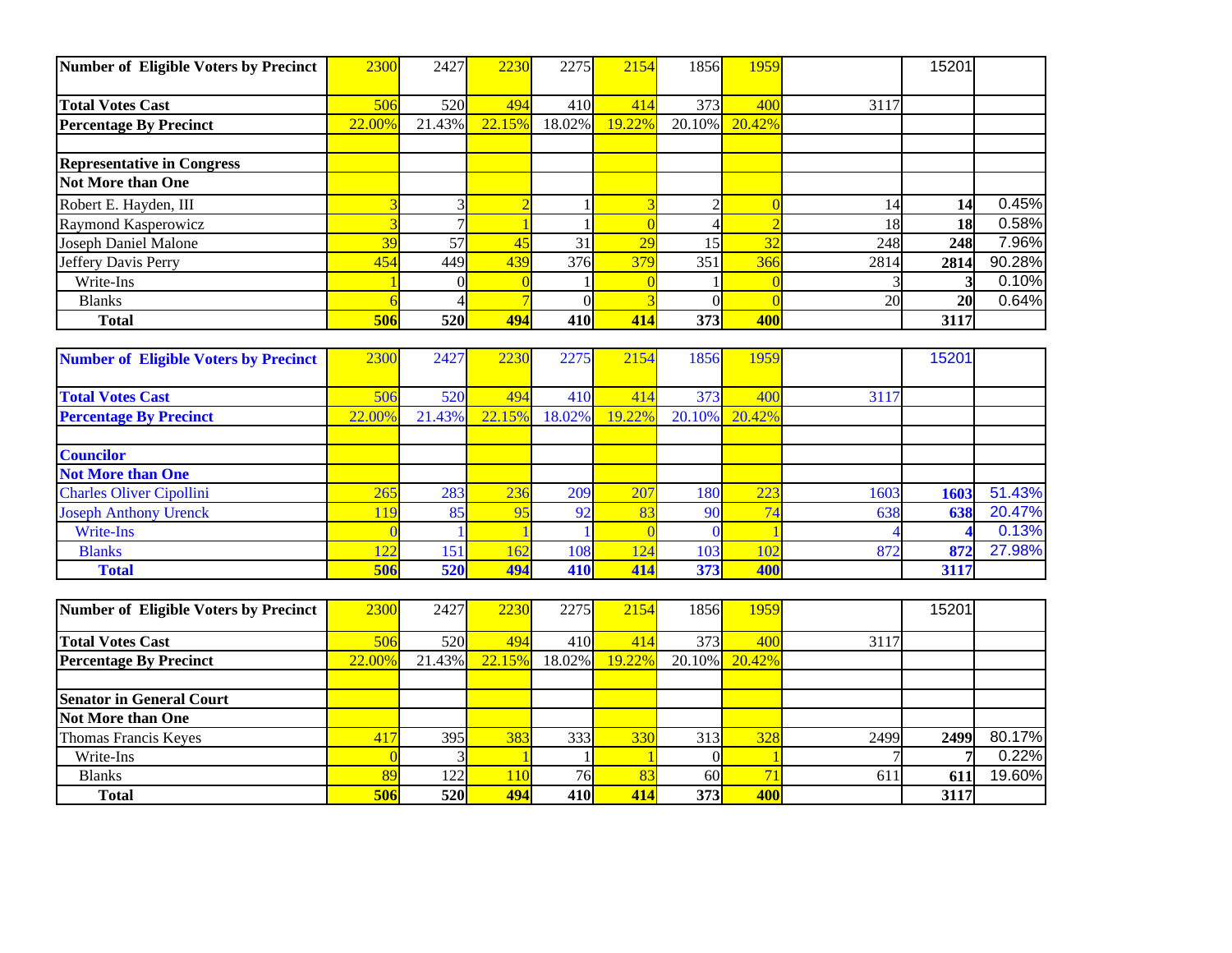| <b>Number of Eligible Voters by Precinct</b> | 2300   | 2427            | 2230           | 2275   | 2154   | 1856   | 1959   |      | 15201 |        |
|----------------------------------------------|--------|-----------------|----------------|--------|--------|--------|--------|------|-------|--------|
|                                              |        |                 |                |        |        |        |        |      |       |        |
| <b>Total Votes Cast</b>                      | 506    | <b>520</b>      | 494            | 410    | 414    | 373    | 400    | 3117 |       |        |
| <b>Percentage By Precinct</b>                | 22.00% | 21.43%          | 22.15%         | 18.02% | 19.22% | 20.10% | 20.42% |      |       |        |
|                                              |        |                 |                |        |        |        |        |      |       |        |
| <b>Representative in General Court</b>       |        |                 |                |        |        |        |        |      |       |        |
| <b>Not More than One</b>                     |        |                 |                |        |        |        |        |      |       |        |
| <b>Randy Hunt</b>                            | 438    | 440             | 402            | 345    | 347    | 315    | 330    | 2617 | 2617  | 83.96% |
| Write-Ins                                    |        |                 |                |        |        |        |        |      | 12    | 0.38%  |
| <b>Blanks</b>                                |        | 77 <sub>h</sub> | Q <sub>1</sub> | 64     | 65     | 58     | 65     | 488  | 488   | 15.66% |
| <b>Total</b>                                 | 506    | <b>520</b>      | 494            | 410    | 414    | 373    | 400    |      | 3117  |        |

| Number of Eligible Voters by Precinct | 2300   | 2427       | 2230   | 2275             | 2154   | 1856      | 1959   |      | 15201 |        |
|---------------------------------------|--------|------------|--------|------------------|--------|-----------|--------|------|-------|--------|
|                                       |        |            |        |                  |        |           |        |      |       |        |
| <b>Total Votes Cast</b>               | 506    | 520        | 494    | 410              | 414    | 373       | 400    | 3117 |       |        |
| <b>Percentage By Precinct</b>         | 22.00% | 21.43%     | 22.15% | 18.02%           | 19.22% | $20.10\%$ | 20.42% |      |       |        |
|                                       |        |            |        |                  |        |           |        |      |       |        |
| <b>District Attorney</b>              |        |            |        |                  |        |           |        |      |       |        |
| Not More than One                     |        |            |        |                  |        |           |        |      |       |        |
| Michael D. O'Keefe                    | 417    | 417        | 386    | 344              | 331    | 302       | 336    | 2533 | 2533  | 81.26% |
| Write-Ins                             |        |            |        |                  |        |           |        |      |       | 0.22%  |
| <b>Blanks</b>                         |        | 103        | 106    | <b>66</b>        | 82     | 69        | 64     | 577  | 577   | 18.51% |
| <b>Total</b>                          | 506    | <b>520</b> | 494    | 410 <sup> </sup> | 414    | 373       | 400    |      | 3117  |        |

| <b>Number of Eligible Voters by Precinct</b> | 2300   | 2427       | 2230   | 2275   | 2154   | 1856   | 1959   |      | 15201 |        |
|----------------------------------------------|--------|------------|--------|--------|--------|--------|--------|------|-------|--------|
|                                              |        |            |        |        |        |        |        |      |       |        |
| <b>Total Votes Cast</b>                      | 506    | <b>520</b> | 494    | 410    | 414    | 373    | 400    | 3117 |       |        |
| <b>Percentage By Precinct</b>                | 22.00% | 21.43%     | 22.15% | 18.02% | 19.22% | 20.10% | 20.42% |      |       |        |
|                                              |        |            |        |        |        |        |        |      |       |        |
| <b>Sheriff</b>                               |        |            |        |        |        |        |        |      |       |        |
| <b>Not More than One</b>                     |        |            |        |        |        |        |        |      |       |        |
| <b>James M. Cummings</b>                     | 427    | 413        | 387    | 341    | 336    | 302    | 346    | 2552 | 2552  | 81.87% |
| Write-Ins                                    |        |            |        |        |        |        |        |      |       | 0.06%  |
| <b>Blanks</b>                                |        | 107        | 106    | 69     | 78     |        |        | 563  | 563   | 18.06% |
| <b>Total</b>                                 | 506    | <b>520</b> | 494    | 410    | 414    | 373    | 400    |      | 3117  |        |